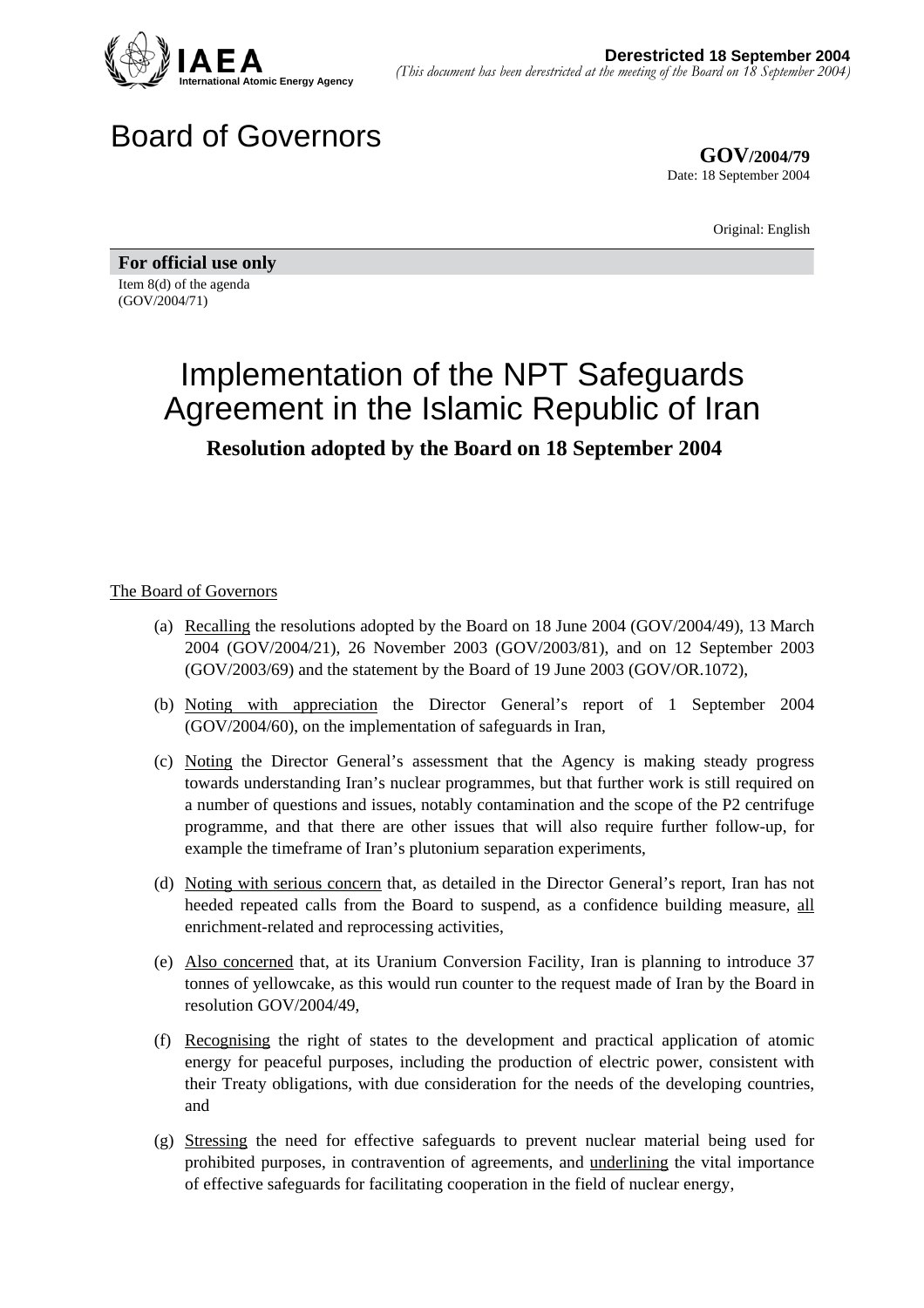1. Strongly urges that Iran respond positively to the Director General's findings on the provision of access and information by taking such steps as are required by the Agency and/or requested by the Board in relation to the implementation of Iran's Safeguards Agreement, including the provision of prompt access to locations and personnel, and by providing further information and explanations when required by the Agency and proactively, to assist the Agency to understand the full extent and nature of Iran's enrichment programme and to take all steps within its power to clarify the outstanding issues before the Board's 25 November meeting, specifically including the sources and reasons for enriched uranium contamination, and the import, manufacture, and use of centrifuges;

2. Emphasises the continuing importance of Iran acting in accordance with all provisions of the Additional Protocol including by providing all access required in a timely manner; and urges Iran once again to ratify its Protocol without delay;

3. Deeply regrets that the implementation of Iranian voluntary decisions to suspend enrichmentrelated and reprocessing activities, notified to the Agency on 29 December 2003 and 24 February 2004, fell significantly short of the Agency's understanding of the scope of those commitments and also that Iran has since reversed some of those decisions; stresses that such suspension would provide the Board with additional confidence in Iran's future activities; and considers it necessary, to promote confidence, that Iran immediately suspend all enrichment-related activities, including the manufacture or import of centrifuge components, the assembly and testing of centrifuges, and the production of feed material, including through tests or production at the UCF, under Agency verification so that this could be confirmed in the reports requested in paragraphs 7 and 8 below;

4. Calls again on Iran, as a further confidence-building measure, voluntarily to reconsider its decision to start construction of a research reactor moderated by heavy water;

5. Underlines the need for the full and prompt cooperation with the Agency of third countries in relation to the clarification of outstanding issues, and expresses appreciation for the cooperation received by the Agency to date;

6. Appreciates the professional and impartial efforts of the Director General and the Secretariat to implement Iran's NPT Safeguards Agreement, and, pending its entry into force, Iran's Additional Protocol, as well as to verify Iran's suspension of enrichment-related and reprocessing activities, and to investigate supply routes and sources;

7. Requests the Director General to submit in advance of the November Board:

- a report on the implementation of this resolution;
- a recapitulation of the Agency's findings on the Iranian nuclear programme since September 2002, as well as a full account of past and present Iranian cooperation with the Agency, including the timing of declarations, and a record of the development of all aspects of the programme, as well as a detailed analysis of the implications of those findings in relation to Iran's implementation of its Safeguards Agreement;

8. Also requests the Director General to submit in advance of the November Board a report on Iran's response to the requests made of it by the Board in previous resolutions, especially requests relating to full suspension of all enrichment-related and reprocessing activities;